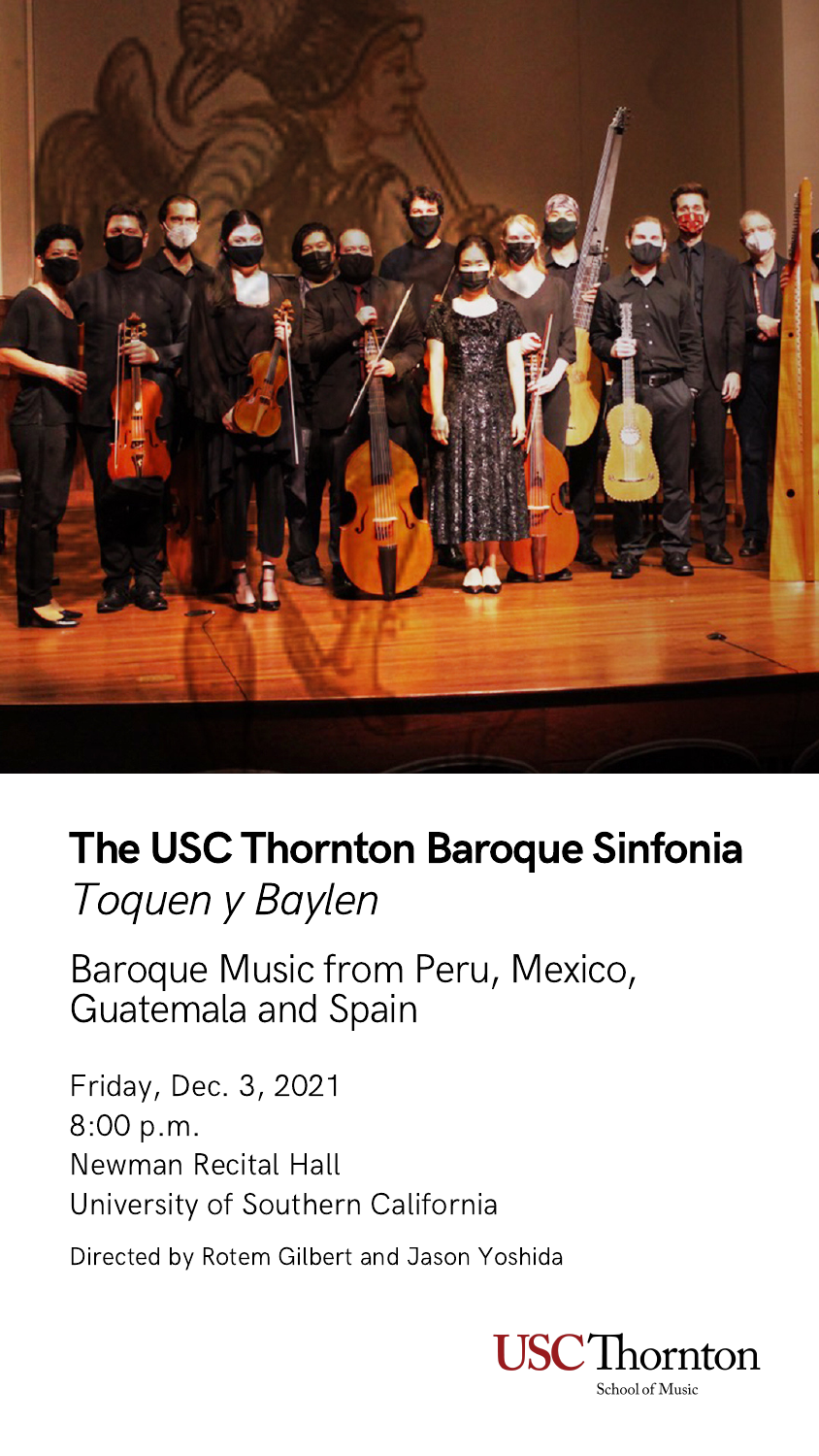"Huyd, huyd"

"Fandango" Alejandro Acosta, baroque guitar

"Folias echa para mi Senora Dona Tarolilla de Carallenos"

"Faborita" Hejun Yang, harpsichord

"Vuestros ojos tienen d'Amor no se que" Jae Kim and Alejandro Acosta, lute

"Desvelado dueño mío"

"Marionas" Kyung Kim, harpsichord

"Cantarico, no te me quiebres"

"Españoleta"

"Entre dos álamos verdes" Zachary Haines, baritone

Francisco Guerrero (1528-1599)

Santiago de Murcia (1673-1739)

Andrea Falconieri (c.1585-1656)

Libro de música de clavicímbalo del Sr. Dn. Francisco de Tejada (1721)

Anonymous (1610)

Tomás de Torrejón y Velasco

(1644-1728)

Anonymous, Libro de música de clavicímbalo (1721)

Tomás de Torrejón

Gaspar Sanz (1640-1710)

Fray Gregorio de Zuola (1645?-1709)

# Program

### SPAIN

### PERU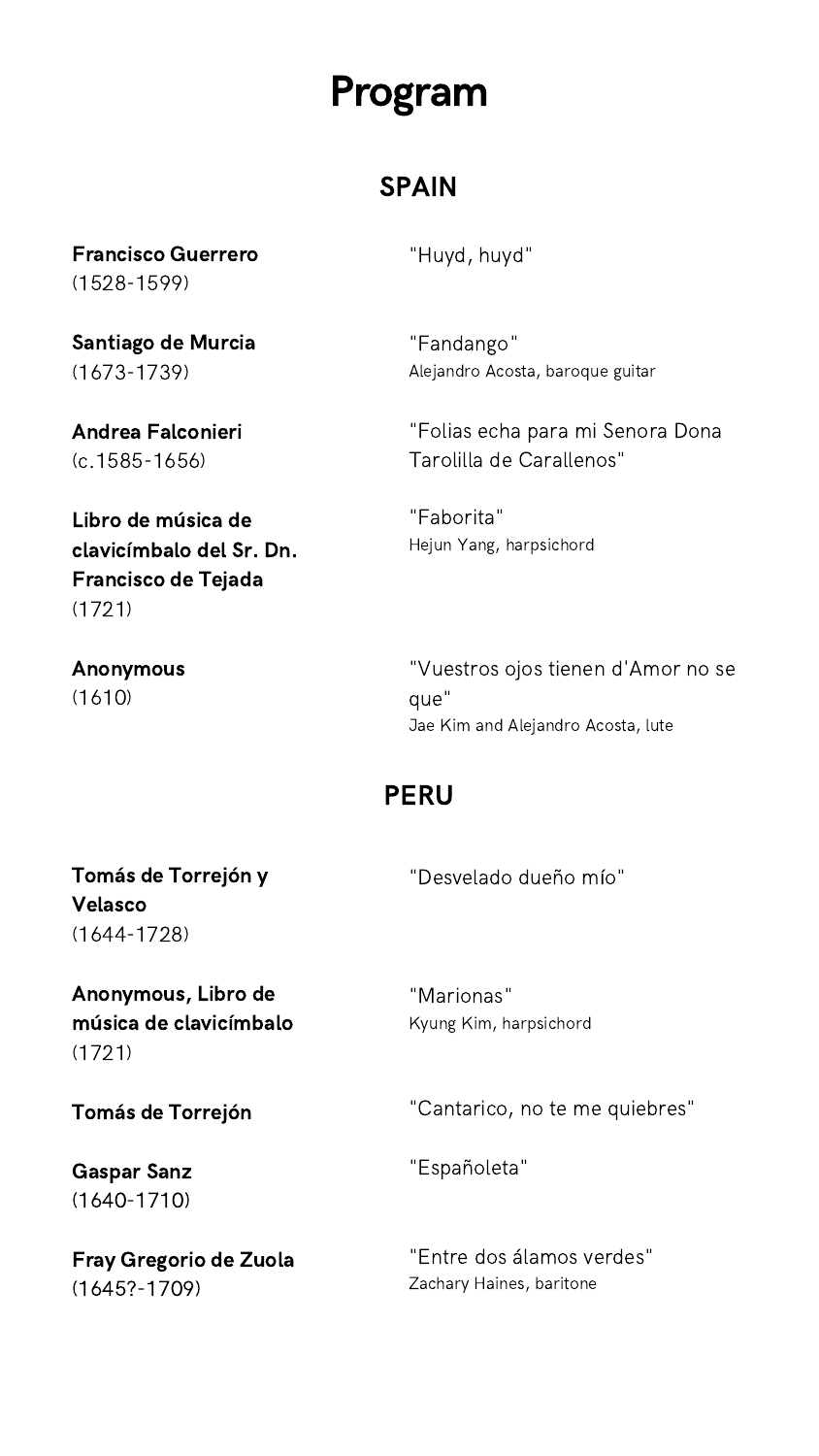| <b>Anonymous, Trujillo Codex</b><br>$(c.1782 - 1785)$ | "Cachua serranita, Nombrada El<br>Huicho Nuebo"<br>"Tonada El Diamante/Tonada El<br>Tuppamaro"<br>"Lanchas para baylar" |
|-------------------------------------------------------|-------------------------------------------------------------------------------------------------------------------------|
| <b>Anonymous</b><br>(c.1700)                          | "Marizapalos"<br>Mana Azimi, triple harp                                                                                |
| Anonymous, Trujillo Codex                             | "Al Nacimiento de Christo<br>nuestro Señor"                                                                             |
| <b>Falconieri</b>                                     | "Battalla de Barabaso yerno de<br>satanas"                                                                              |
| <b>MEXICO</b>                                         |                                                                                                                         |
| Juan García de Zépedes<br>$(1619 - 1678)$             | "Convidando está la noche"                                                                                              |
| <b>Gaspar Sanz</b>                                    | "Canarios"<br>Robert Wang, baroque guitar                                                                               |

### **GUATEMALA**

"Vaya de Xacara Nueva"

Raphael Antonio Castellanos (c.1725-1791)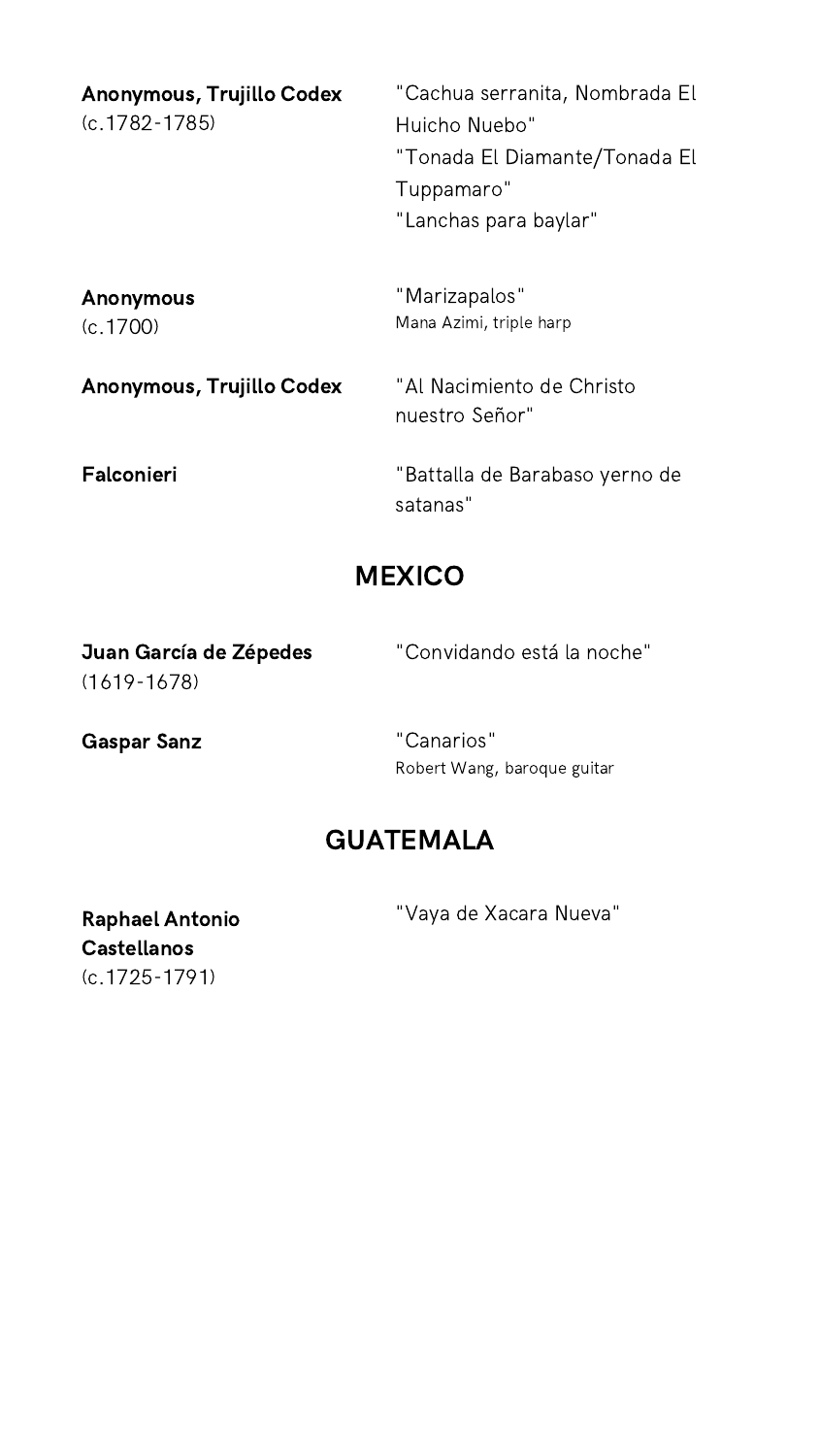| Vuestros ojos tienen d'Amor no se   | Your eyes have love that I do not know,   |
|-------------------------------------|-------------------------------------------|
| que,                                | That freeze me, rob me, hurt me,          |
| Que me yelan, me roban, me hieren,  | kill me truly,                            |
| Me matan a fè,                      | Why do you look at me with such           |
| Porque me mirays con tanta aflición | affliction                                |
| y al mi coracón me aprisionays,     | and imprison me in my heart?              |
| Que si vos me mirays yo os acusara. | For if you look at me, I will accuse you. |
|                                     |                                           |

Duerme soberano niño, neto aljofar no derrames, que de esos que lloras nectars;

nácares son tus mejillas rosadas fragantes.

# Texts & Translations

| Desvelado Dueño mío,                | So uneasy is your sleep, Master mine,  |
|-------------------------------------|----------------------------------------|
| que a tantos rigores naces;         | to many trials born;                   |
| duerme al arrullo que tiernas en    | sleep to the lullaby of the birds,     |
| tonan las aves,                     | sleep to the music of the stream, soft |
| Duerme al arroyo instrumento de     | silver instrument.                     |
| plata suave                         | May my Child cease his uneasy sleep.   |
| se cese mi niño desvelo tan grande. |                                        |

Sleep, my Sovereign Child, and spill not your pearls; for those tears you cry are nectar; Your cheeks are like nacre, fragrant and rosy.

"Vuestros ojos tienen d'Amor no se que"

Anonymous, 1610 Translated by Jae Kim

#### "Desvelado Dueño mío"

Tomás de Torrejón y Velasco, 1644-1728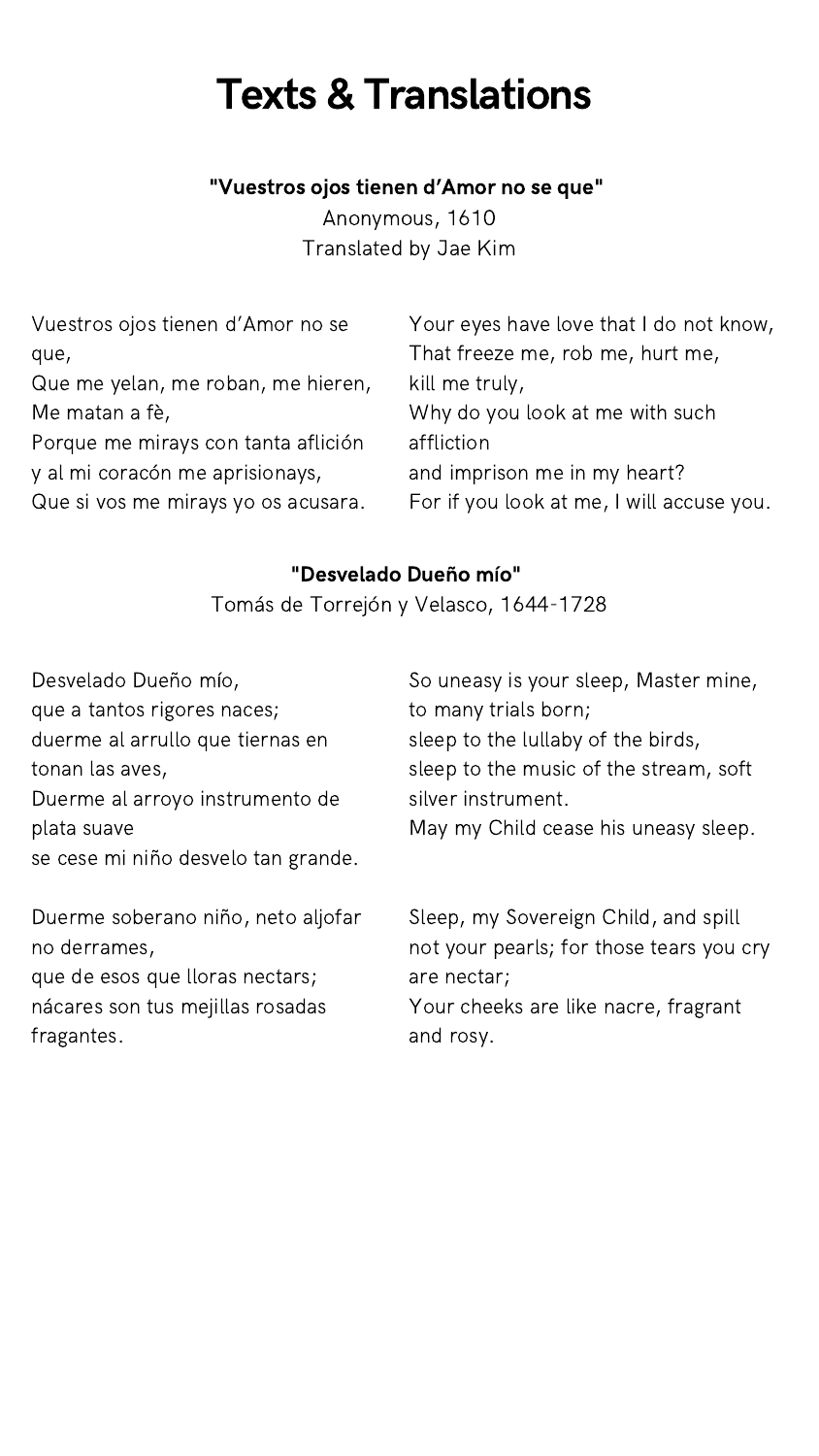#### Estribillo:

Cantarico que vas a la fuente, no te me quiebres porque lloraré si me faltas y tristes los dos volveremos a casa. Tú sin el agua y yo con el agua.

#### Coplas:

Si por agua a la fuente voy cuando lloró, ¿de qué sirve que sean fuentes mis ojos?

A la fuente a estas horas mi amor me lleva. ¿quién ha visto del fuego temer al agua?

Amor, llanto y suspiros mi vida anegan, ¿quién de tanto elemento corrió tormenta?

O little jar that goes to the fountain, do not break on me, because I will cry if you are no longer with me, the two of us will return home: You without the water and I with the water.

If I weep when I go to the fountain, what use are the fountains of my eyes?

My love takes me to the fountain at this hour, having seen such fire, who would fear the water?

My love takes me to the fountain at this hour, having seen such fire, who would fear the water?

#### Cantarico, no te me quiebres

Tomás de Torrejón y Velasco, 1644-1728 Translated by Ahmed Anzaldúa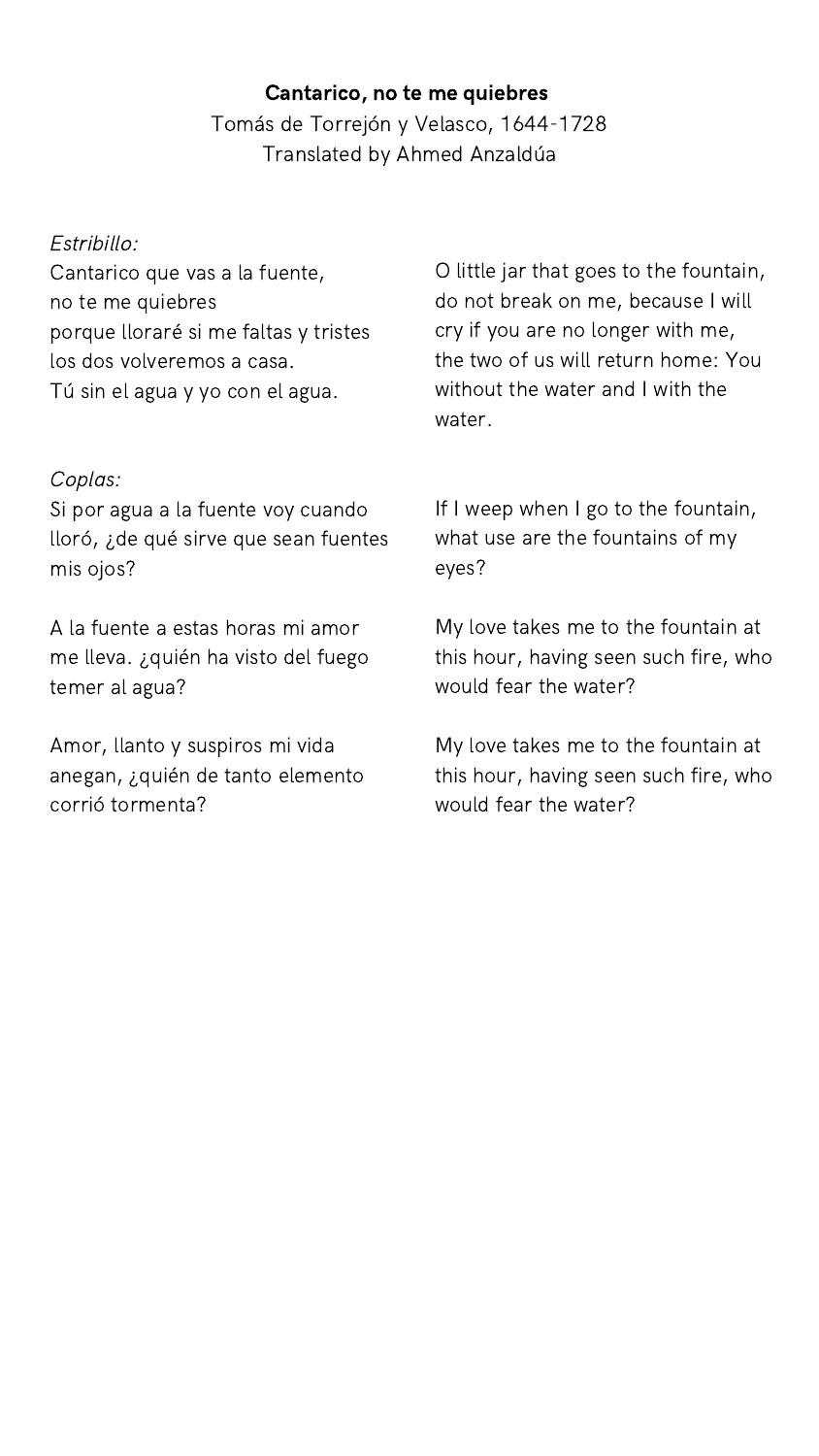Entre dos álamos verdes, que forman juntos un arco, por no despertar las aves pasaba callando el Tajo.

Juntar los troncos querían los enamorados brazos, pero el envidioso río no deja llegar los ramos.

Esparcidas las ovejas en el agua y en el prado, unas beben y otras pacen y otras le están escuchando.

Atento los mira Silvio desde un pintado peñasco, sombra de sus aguas dulces, torre de sus verdes campos.

Between two green poplars, Which together form an arch, The Tagus was flowing, silently, So as not to wake the birds.

The trunks wanted to join their enamored branches, But the envious river Does not let the branches unite.

The sheep scattered in the water and on the meadow, Some drink, others graze, And others are listening to him.

Silvio gazes at them attentively From a large red rock, Which overshadows his fresh water, And is the tower of his green fields.

#### Entre dos álamos verdes

Fray Gregorio de Zuola, 1645?-1709 Translated by Deborah Ellen Kuris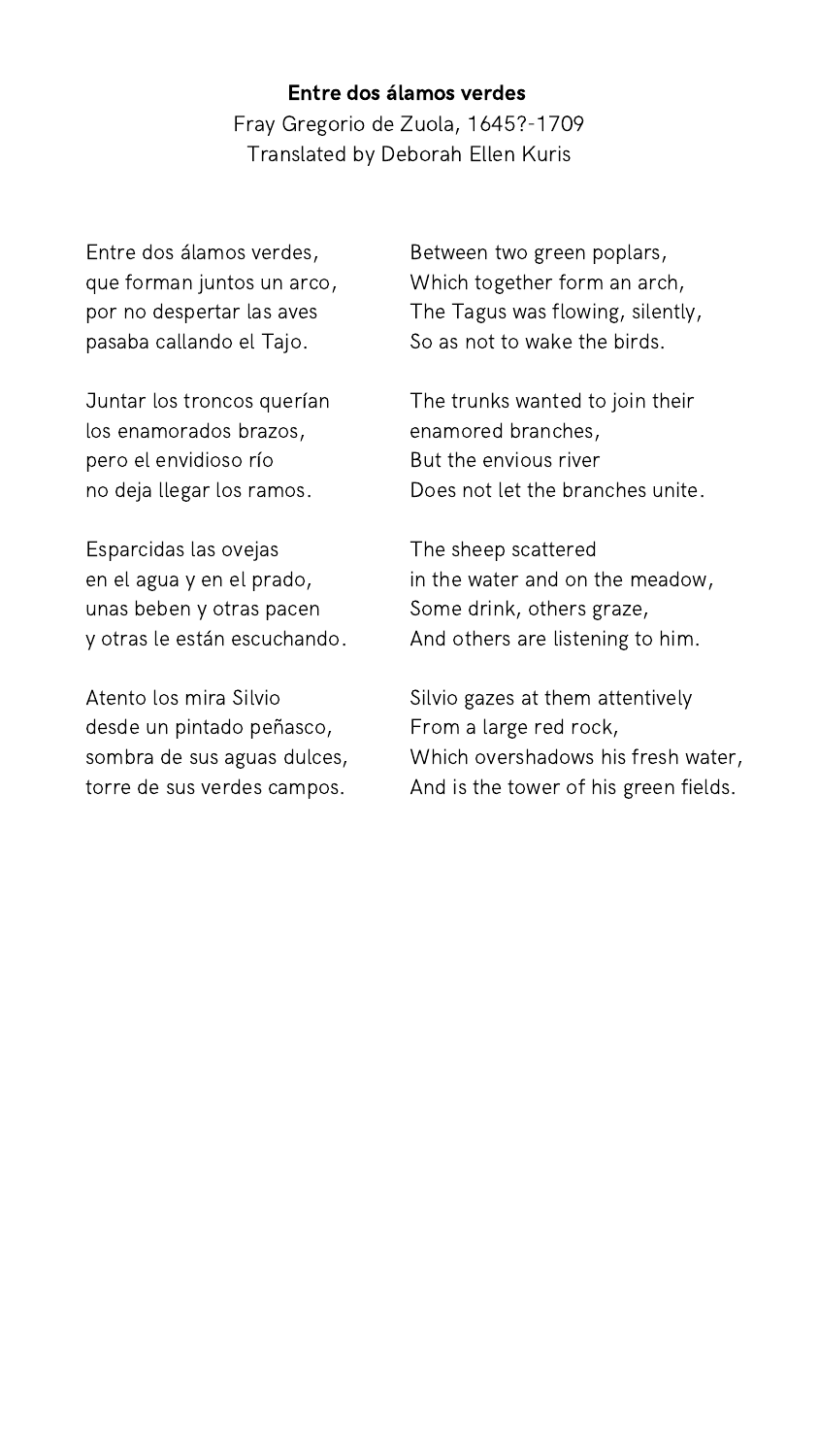No ai entendimiento humano que diga tus glorias hoy y solo basta decir que eres la Madre de Dios.

Una eres en la substancia, y en advocaciones barias; pero en el Carmen, Refugio, y Consuelo de las Almas.

El devote fervoroso, que a celebrarte se inclina, lleba el premio mas seguro como que eres madre pia.

Pues no habra quien siendo esclavo al fin no se vea libre de las penas de esta vida si con acierto te sirve.

Infelizes ojos mios Dejad ya de atormentarme Con el llanto. Que raudales, los que viertes Son espejos en que miro Mis agravios.

No human intellect can truly convey your glories today, and so we simply say that you are the Mother of God.

In your essence, you have many invocations; but on Mount Carmel, you are known as Refuge, and Shelter of Souls.

The devout follower, who bows in celebration of you, has a sure reward, as you are a merciful mother.

Then there will be no slave unfreed in the end from the troubles of this life, if he faithfully serves you.

Unhappy eyes of mine Stop tormenting me With crying. What streams, the ones you pour They are mirrors in which I look My grievances.

#### Cachua serranita, nombrada El Hicho Nuebo

Anonymous, Trujillo Codex Translated by Rachelle Romero

Tonada El Diamante Anonymous, Trujillo Codex

Translated by Marina Hovannisyan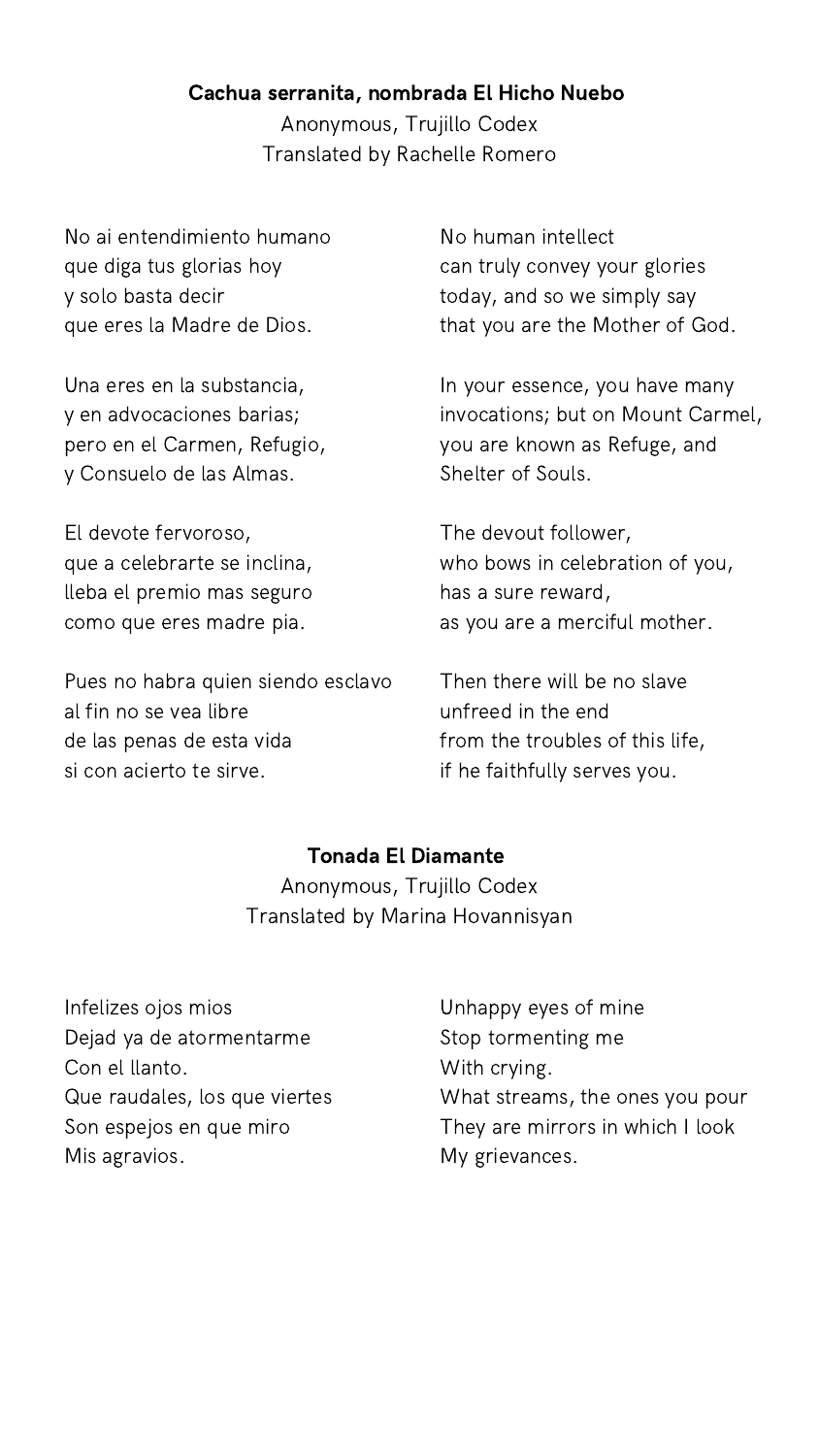De los baños donde estube, Luego vine a tu llamada, Sintiendo yo tu benida, Confuso de tu llegada.

Niño il mijor quey logrado alma mia mi songuito por lo mucho qui te quiero, mis amores tey trajido.

Ay Jisos qui lindo mi niño esta Ay Jisos mi Padre mi Dios achalay.

Dennos lecencia Señores supuesto ques noche Buena

para cantar y baylar al uso de nuestra tierra. Of the baths where I was, Then I came to your call, Feeling your blessing, Confused by your arrival.

Sweetest child that could ever be, my life, my soul, my dear heart! Desiring you so immensely, I have brought you all my love.

Oh, Jesus, how beautiful you are, my child! Oh, Jesus, my Father, my God so lovely!

Give us permission, good Sirs, for it is a good evening

for singing and dancing, according to the customs of our land.

#### Tonada El Tuppamaro

Anonymous, Trujillo Codex Translated by Marina Hovannisyan

#### Al Nacimiento de Christo nuestro Señor

Anonymous, Trujillo Codex Translated by Adrian Rodriguez Van der Spoel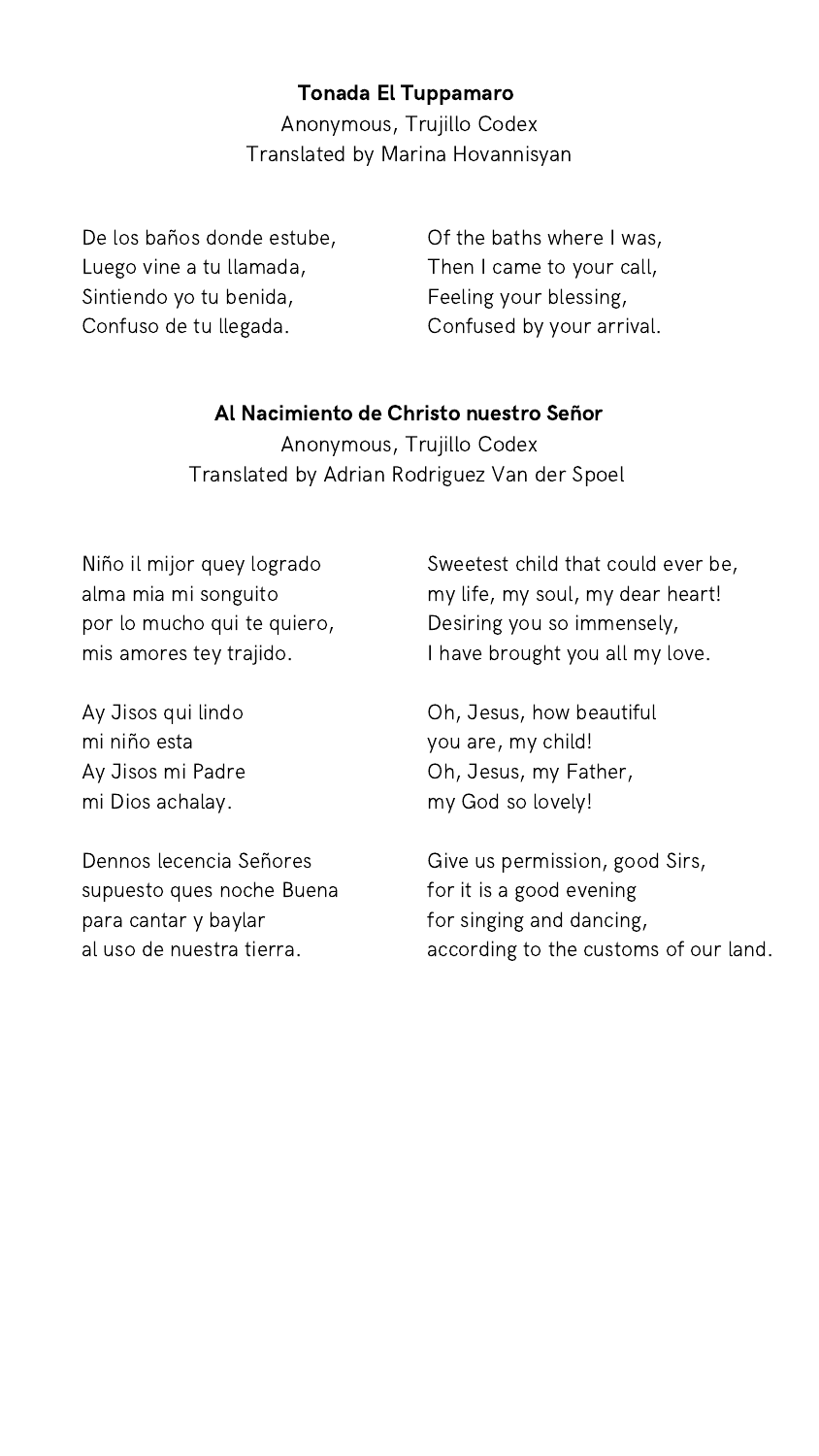#### Estribillo:

Convidando está la noche aquí de músicas varias al recién nacido infante canten tiernas alabanzas

#### Coplas:

Ay que me abraso divino dueño en la hermosura de tus ojuelos!

Ay como llueven siendo luçeros Rayos de gloria Rayos de fuego!

Ay que la gloria. del portaliño. ya viste rayos. si arroja hielos.

Estribillo: Alegres cuando festivas unas hermosas zagales con novidad entonaron Juguetes por la guaracha

Coplas: Ay que su madre como en su espero mira en su lucencia sus crecimientos!

En la guaracha Le festinemos mientras el niño se rinde al sueno.

Toquen y baylen. porque tenemos. fuego en la nieve nieve en el fuego.

Inviting is the night, here with many different musics to the newborn infant sing tender praises

Ay, how I burn, divine lord, in the beauty of your eyes!

Ay, how they rain, being stars, rays of glory, rays of fire!

Ay, that the glory of the little stable; you have already the rays as they dispel ice.

Joyous when festive some beautiful lasses with novelty intoned toys by the guaracha.

Ay, for his mother, as in her hope she watches light emerge as he grows!

In the guaracha let us hurry to him whilst the child surrenders to sleep.

Play and dance for we have fire in snow, and snow in fire.

### Convidando está la noche Juan García de Zépedes, 1619-1678 Translated by Vicente Chavarria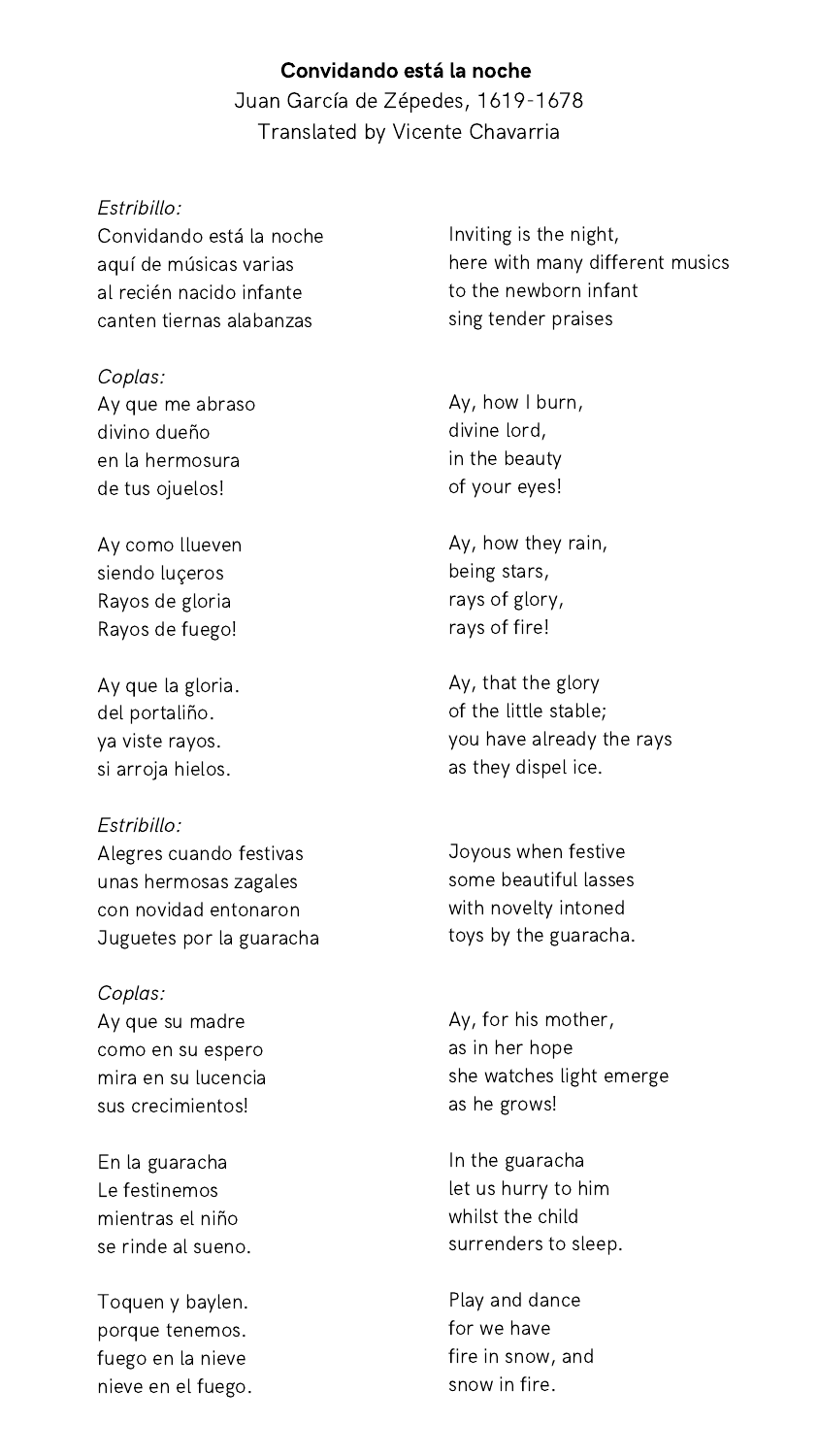#### Estribillo:

Vaya de xacara nueva, Vaya de xacara fuerte, Vaya de xacara grande Vaya de xacara andina, que es de un guapo de eccetera que es de ya ustedes me entienden y es de todo un Dios nos guarde que es un gran perdona vidas estan Ustedes atentos estan Ustedes al caso?

Vaya, Cuente, Cante, diga, Cierto, Vamos, Cante, toque, siga y Calle, aplauda a la Niña que es Cielo Aurora y es Reina, Vaya, Venga, bueno diga.

#### Coplas:

Allá va cuenta que canto de la Aurora mas luzida la que a Dios le cayó en gracia por ella más se vio caída. aquel verbo que es el grano pan del cielo le hizo limpia, por que Madre de tal grano es bien que fuese escogida.

El que en el signo de virgen nació con sabiduría dando la Madre Este signo y Él hizo a su Madre libra, Mas estando de Esta suerte, decretado desde Arriba, discípula Una mujer hizo la sierpe maldita.

Go dance the new xacara, Go dance the strong xacara, Go dance the great xacara, Go dance the Andean xacara Who is handsome and then some Who is all of this, you know what I mean And is above all a God who keeps us Who is great, forgives life; Are you attentive, Are you up to the cause?

Go, tell, sing, say, Right, Go on, Sing Play, Follow and silent, applaud The girl who is Heaven dawning and is Queen, Go, come on, say it well.

There goes a tale that I sing Of the brightest dawn The one who found grace in God Because through her she appeared fallen. The one word which is the grain The bread of heaven made her clean, Because the Mother of such a grain Is well to be chosen.

The one who in the sign of a Virgin Was born with wisdom Giving this sign to the Mother And He made his Mother free; But being in this luck Decreed from above, The disciple, a woman Which the serpent cursed.

#### Vaya de Xacara Nueva

Raphael Antonio Castellanos, c.1725-1791 Translated by David Morales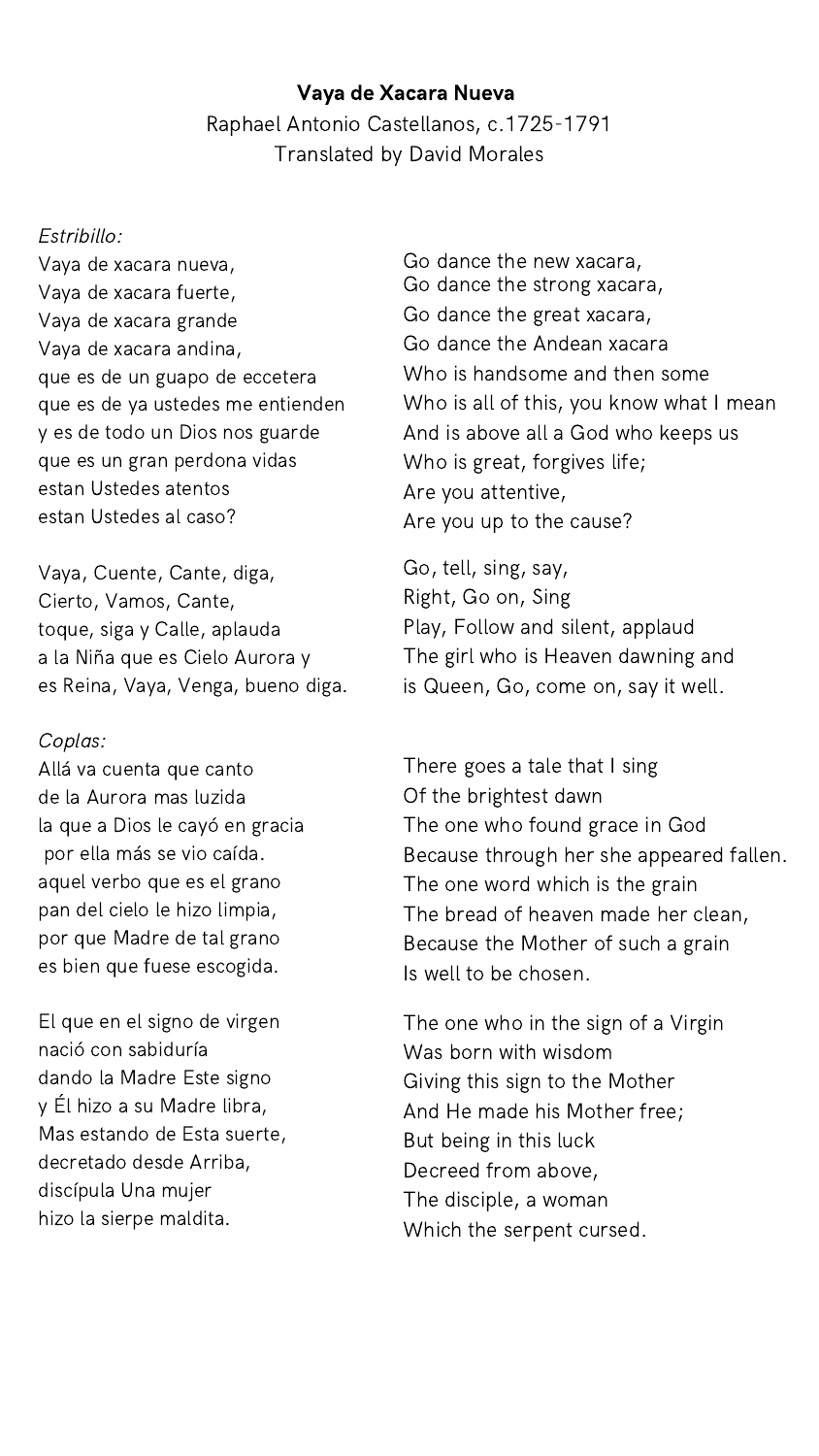# The USC Thornton Baroque Sinfonia

[Directed](https://music.usc.edu/lucinda-carver/) by Rotem Gilbert and Jason Yoshida

### [Singers](https://music.usc.edu/lucinda-carver/)

Jennifer [Kampani,](https://music.usc.edu/lucinda-carver/) soprano\* Marina [Hovhannisyan,](https://music.usc.edu/lucinda-carver/) soprano Jae Hwan Kim, [contralto](https://music.usc.edu/lucinda-carver/) David [Morales,](https://music.usc.edu/lucinda-carver/) tenor\*\* Zachary [Haines,](https://music.usc.edu/lucinda-carver/) baritone

#### [Instrumentalists](https://music.usc.edu/lucinda-carver/)

[Ashe](https://music.usc.edu/lucinda-carver/)r [Wulfman](https://music.usc.edu/lucinda-carver/) & Billie Smith, baroque violin Andrew [Towsey-Grishaw,](https://music.usc.edu/lucinda-carver/) tenor viola Ella [Sharpe,](https://music.usc.edu/lucinda-carver/) viola da gamba Eric [Tinkerhess,](https://music.usc.edu/lucinda-carver/) viola da gamba Alejandro [Acosta,](https://music.usc.edu/lucinda-carver/) lute, baroque guitar Ryan [McWilliams,](https://music.usc.edu/lucinda-carver/) Robert Wang, baroque guitar Jason [Yoshida,](https://music.usc.edu/lucinda-carver/) baroque guitar\* Mana [Azimi,](https://music.usc.edu/lucinda-carver/) triple harp Hejun Yang & Kyung Kim, [harpsichord](https://music.usc.edu/lucinda-carver/)

Rotem Gilbert & Adam [Gilbert,](https://music.usc.edu/lucinda-carver/) recorder\*

[\\*U](https://music.usc.edu/lucinda-carver/)SC Early Music [Faculty](https://music.usc.edu/lucinda-carver/) [\\*\\*U](https://music.usc.edu/lucinda-carver/)SC Early [Music](https://music.usc.edu/lucinda-carver/) Alu[m](https://music.usc.edu/lucinda-carver/)